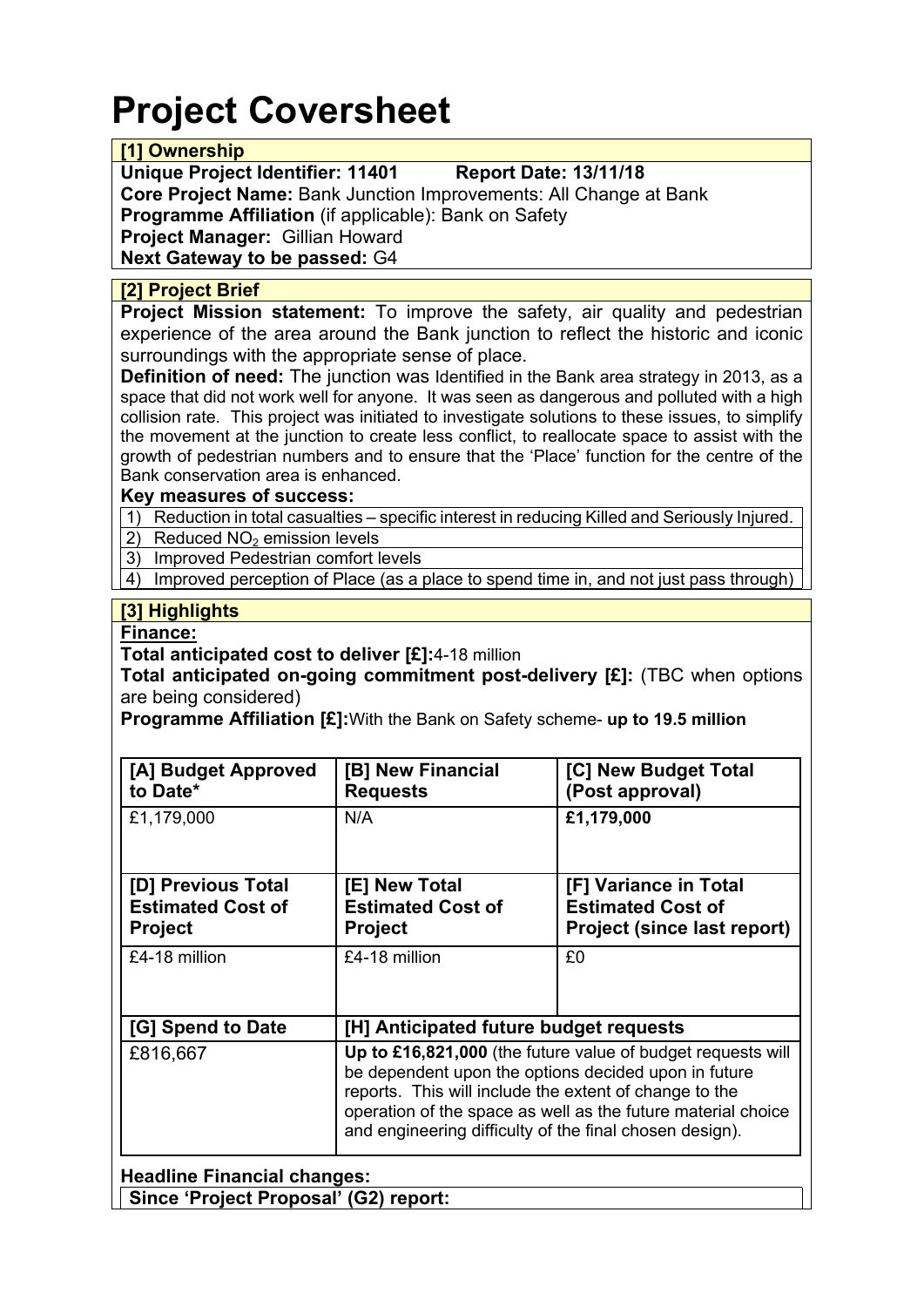# $\blacktriangledown$  <[£532,000 approved at G2]

 **433,943 spent at gateway 3**

# **Since 'Options Appraisal and Design' (G3-4) report:**

◄► *Total budget (inc G2) 1,179,000 at Gateway 3*

**Since 'Authority to start Work' (G5) report:**

▲◄►▼ *N/A*

#### **Project Status: Overall RAG rating:** Amber **Previous RAG rating:** Amber

# **[4] Member Decisions and Delegated Authority**

Project put on hold in February 2018 at S&W and March PS

### **[5] Narrative and change**

**Date and type of last report:**

Issues report – 27/02/18 S&W, 14/03/18 PS

**Key headline updates and change since last report.**

*Long term project on hold – some data collection has been undertaken to assist with setting new baselines for pedestrian and cycle movements.*

*The associated project 'Bank on Safety' has now been made permanent. Therefore, the longer-term project is seeking to move forward.*

#### **Headline Scope/Design changes, reasons why, impact of change:**

**Since 'Project Proposal' (G2) report:** No change

#### **Since 'Options Appraisal and Design' (G3-4 report):**

This report seeks authority to make changes

**Since 'Authority to Start Work' (G5) report:** N/A

#### **Timetable and Milestones:**

**Expected timeframe for the project delivery:** Constructed by 2021 (Original milestone)

**Milestones:** These need to be re-set depending upon the outcome of the current report. (Milestones taken from the gateway 3 report in December 2015)

1) Gateway 4 – Mid 2017

2) Gateway 5 – Mid 2018

3) Construction completion by 2021

### **Are we on track for this stage of the project against the plan/major milestones?** No

The development of the Bank on Safety scheme and the importance of the outcome of this to the longer-term success of any future scheme has delayed the ability to meaningfully progress this project (All change at Bank) in terms of design and agreements. It was therefore put on hold until the Bank on Safety decision had been concluded. Current report sets out the strategic options to take this project forward.

#### **Are we on track for completing the project against the expected timeframe for project delivery?** No

The aim had been to complete in time for the Bank Station Capacity Upgrade programme which was due to complete in 2021. This has since been pushed back to 2022. There is still an opportunity to meet this new timeframe.

#### **Risks and Issues Top 3 risks:**